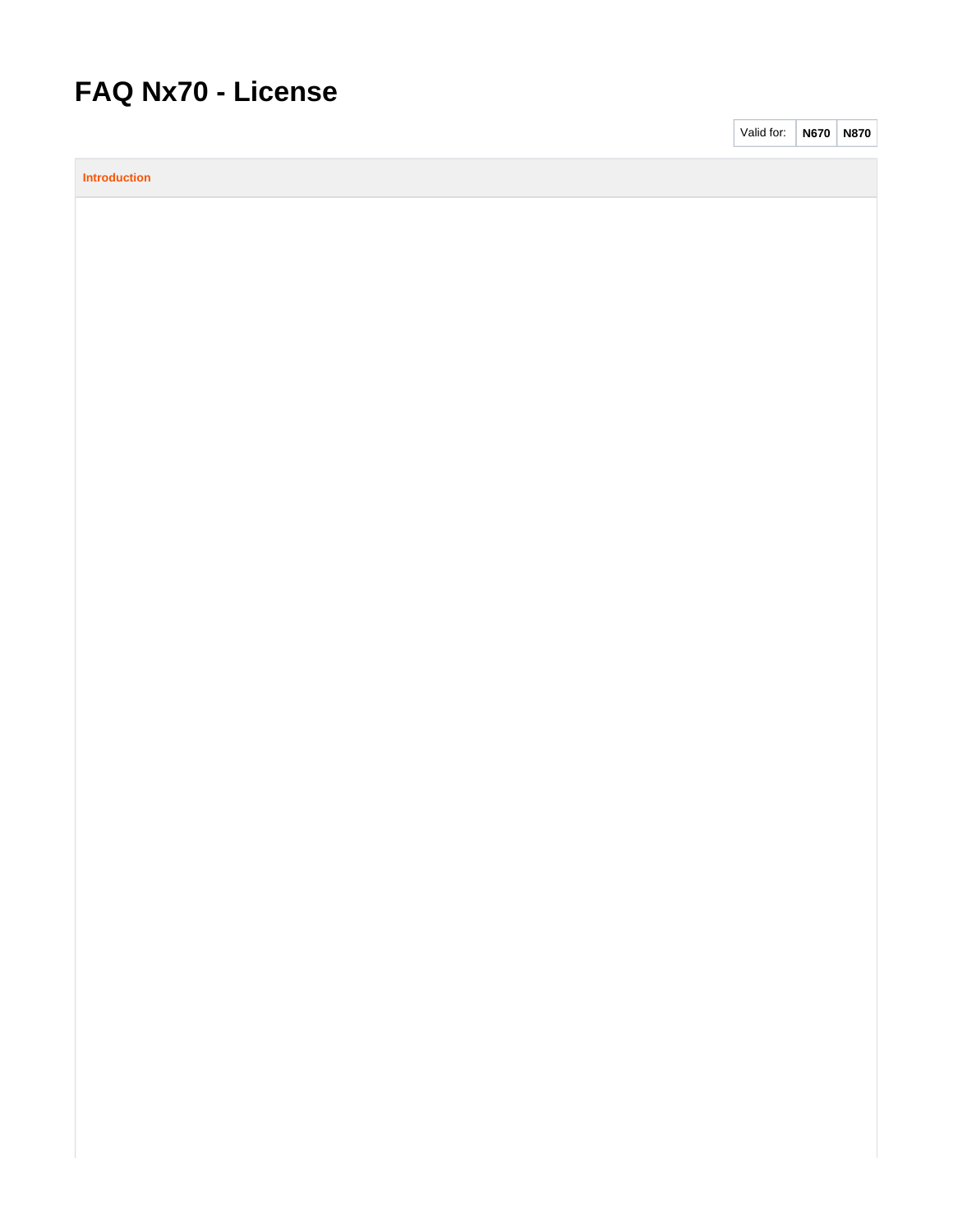#### The following Licenses are available.

| License                                                                 | <b>Article</b>                             | <b>Description</b>                                                                                                                                                                                          | <b>Grace period</b>                                                           |  |
|-------------------------------------------------------------------------|--------------------------------------------|-------------------------------------------------------------------------------------------------------------------------------------------------------------------------------------------------------------|-------------------------------------------------------------------------------|--|
|                                                                         | number                                     |                                                                                                                                                                                                             |                                                                               |  |
| N870 VIRTUAL INTEGRATOR SW<br><b>LICENSE</b>                            | S30852-<br>H2716-X1                        | One license is needed when a virtual integrator is used<br>/installed.                                                                                                                                      | Yes                                                                           |  |
| N870 DECT MANAGER LICENSE                                               | S30852-<br>H2716-X2                        | Each N870 DECT Manager used behind an Virtual<br>/Embedded Integrator needs one license.<br>• N870 device in the role of DECT Manager<br>• N670 device upgraded to N870 feature level (S30852-<br>H2714-X3) | Yes                                                                           |  |
| N670 DECT MANAGER LICENSE                                               | S30852-<br>H2714-X2                        | Each N670 DECT Manager used behind an Virtual<br>/Embedded Integrator needs one license.<br>When the N670 is upgraded to N870 feature level then the<br>N870 DECT MANAGER LICENSE is needed                 | Yes                                                                           |  |
| N670 UPGRADE TO N870 FEATURE<br><b>LEVEL</b>                            | S30852-<br>H2714-X3                        | From software 2.38.0, each N670 device can be upgraded<br>to an N870 feature level                                                                                                                          | <b>No</b>                                                                     |  |
| N670 UPGRADE to MULTICELL                                               | S30852<br>H <sub>2714</sub> X <sub>1</sub> | This license is replaced by N670 UPGRADE TO N870<br><b>FEATURE LEVEL</b>                                                                                                                                    | <b>No</b>                                                                     |  |
| MESSAGING License N670/N870<br>(License per handset)                    | S30852-<br>H2714-<br>X11                   | See: FAQ Nx70 - Messaging and Location license                                                                                                                                                              | By default one handset can use messaging<br>and location for testing purposes |  |
| LOCATION including messaging License<br>N670/N870 (License per handset) | S30852-<br>H2714-<br>X21                   |                                                                                                                                                                                                             |                                                                               |  |

The [Integrator](https://teamwork.gigaset.com/gigawiki/display/GPPPO/FAQ+Nx70+-+Integrator) is available in 2 versions.

- 1. N870 in Integrator only mode
- 2. N870 Virtual Integrator software

The License is based on the N870 hardware MAC address.

## How to order a license.

- 1. [Install the Virtual Integrator](https://teamwork.gigaset.com/gigawiki/display/GPPPO/FAQ+Nx70+-+Integrator) with at least one DECT manager and set this as [Master DM](https://teamwork.gigaset.com/gigawiki/display/GPPPO/FAQ+Nx70+-+License%3A+Master+DECT+manager) When using the N870 as integrator only, an integrator license is **not** needed. Go to step 2.
- 2. Copy the **[MAC-ID](https://teamwork.gigaset.com/gigawiki/display/GPPPO/FAQ+Nx70+-+MAC-ID)** from the STATUS page (12 digits MAC address + 4 digits)
- 3. Create your order that contains:
	- [MAC-ID](https://teamwork.gigaset.com/gigawiki/display/GPPPO/FAQ+Nx70+-+MAC-ID) +
		- Virtual Integrator software License (Only needed when Virtual Integrator is used) +
		- Number of N870 DECT MANAGER LICENSE +
		- Number of N670 DECT MANAGER LICENSE +
		- Number of N670 UPGRADE TO N870 FEATURE LEVEL

#### How to order additional licenses.

- 1. Copy the **[MAC-ID](https://teamwork.gigaset.com/gigawiki/display/GPPPO/FAQ+Nx70+-+MAC-ID)** from the STATUS page (12 digits MAC address + 4 digits)
- 2. Create your order that contains:
	- $\bullet$  [MAC-ID](https://teamwork.gigaset.com/gigawiki/display/GPPPO/FAQ+Nx70+-+MAC-ID) +
		- Number of **extra** N870 DECT MANAGER LICENSE +
		- Number of **extra** N670 DECT MANAGER LICENSE +
		- Number of **extra** N670 UPGRADE TO N870 FEATURE LEVEL

## Service

If the license is not valid anymore due to:

Master DECT manager is broken and is replaced, therefore the license is not valid anymore.

You will have 1 Month to request a new License file, see the grace period.